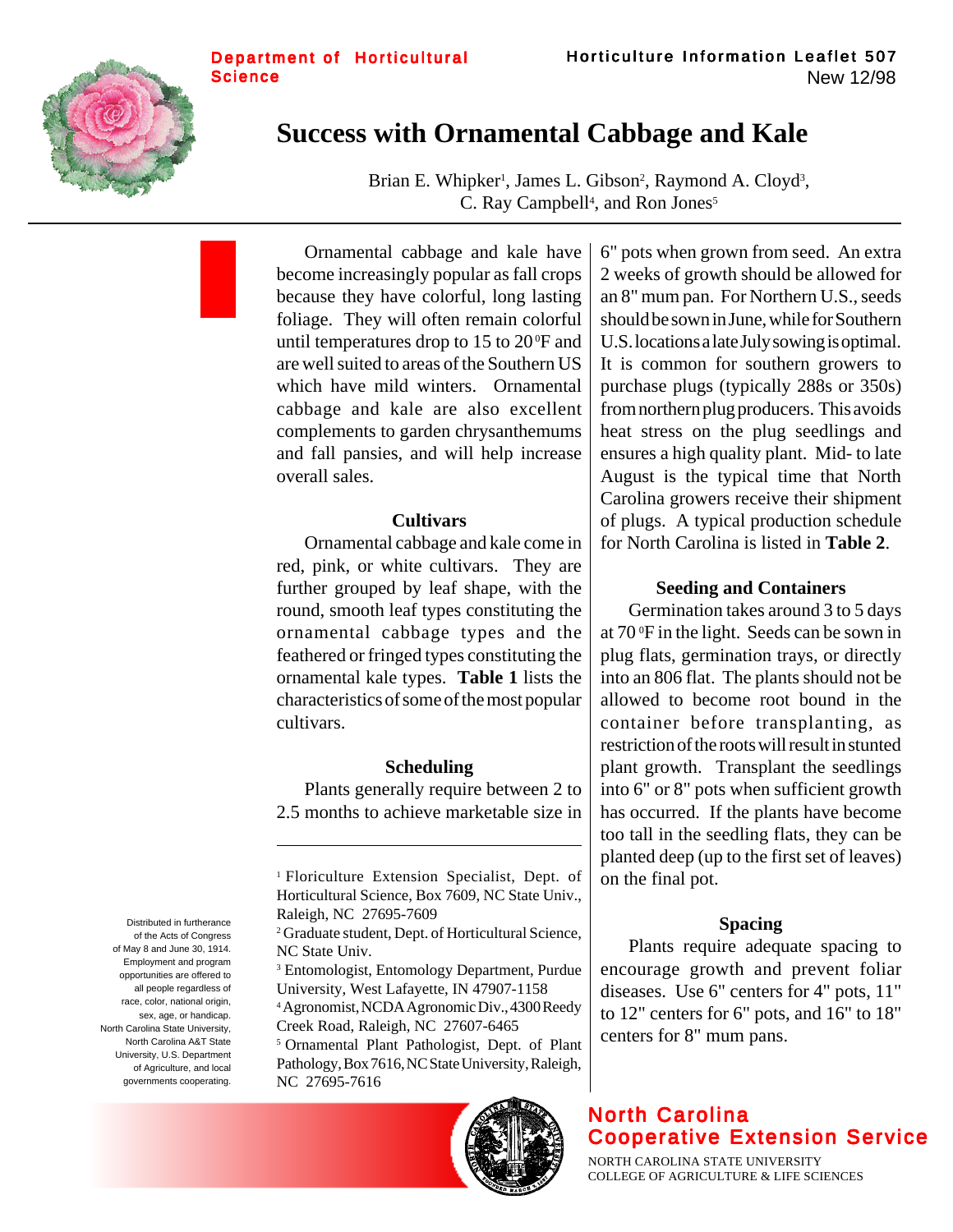| Table 1. Characteristics of ornamental cabbage and kale cultivars. |                |                                                                                                                                                                                                                                                                                                                                                                                                 |
|--------------------------------------------------------------------|----------------|-------------------------------------------------------------------------------------------------------------------------------------------------------------------------------------------------------------------------------------------------------------------------------------------------------------------------------------------------------------------------------------------------|
| <b>Cultivar</b>                                                    | Source         | <b>Cultivar Description</b>                                                                                                                                                                                                                                                                                                                                                                     |
| <i>Cabbage</i>                                                     |                |                                                                                                                                                                                                                                                                                                                                                                                                 |
| <b>Color-up Pink</b>                                               | P              | • Similar to Osaka Pink<br>• Blush or light pink center<br>• Upright growth habit with columnar type of appearance<br>• Does not furl out like Osaka Pink<br>· Possesses downward leaf orientation for older growth<br>• Plant growth regulator appears to affect plant diameter and not height<br>• Agressive grower<br>· Venation is a more distinct white that Osaka Pink<br>• Green foliage |
| <b>Color-up Red</b>                                                | P              | • Identical to Pigeon Red and similar to Rose Bouquet<br>• Light fuchsia to light pink center<br>• Leaf margin is wavy in appearance<br>• Waviness of leaf margin is between Pigeon Red and Rose Bouquet<br>• Green foliage                                                                                                                                                                     |
| <b>Color-up White</b>                                              | P              | • Identical to Pigeon White's cream white center with blush interior. Cream-white color at mature stage.<br>• Upright growth habit with columnar type appearance<br>· Wavy leaf margin<br>• Green foliage                                                                                                                                                                                       |
| <b>Osaka Pink</b>                                                  | <b>B. G. N</b> | • Upright growth habit<br>• Center's color goes from a pale fuchsia to a deeper fuchsia color towards the center<br>• Similar to Color-up Pink<br>• Green foliage                                                                                                                                                                                                                               |
| <b>Osaka Red</b>                                                   | B, G, N        | · Upright form of growth<br>• Most intense color of the red cabbages<br>· Magenta center<br>• Leaf orientation similar to the wrapper leaves of cabbage<br>• Unfurling of leaves is slow<br>• Wavy leaf margins<br>· Darker foliage than Tokyo Red                                                                                                                                              |
| <b>Osaka White</b>                                                 | B, G, N        | • Semi-feathered foliage with frizzy leaf margin<br>• Rapid color expansion once coloration has been initiated<br>• Pale green foliage with milky white coloration<br>• Minor tinge of blush in center during early stage of coloration<br>• Mounded form<br>• Green foliage                                                                                                                    |
| <b>Pigeon Red</b>                                                  | B              | • Identical to Color-up Red<br>• Deep pink to light fuchsia center<br>· Venation is a distinct white<br>• Margins less wavy than Rose Bouquet<br>• Plant growth regulator response, color, and growth identical to Color-up Red<br>• Green foliage                                                                                                                                              |
| <b>Pigeon White</b>                                                | B              | · Identical to Color-up White<br>• Upright type of growth<br>. Milky to cream-white with blush tinge from outer area of coloration towards the center. Cream-white<br>color at mature stage.<br>• Green foliage with wavy leaf margin                                                                                                                                                           |
| <b>Rose Bouquet</b>                                                | B              | • Similar to Pigeon Red and Color-up Red, although more curl on the outer edges of the margin<br>• Deeper pigment that Color-up Red or Pigeon Red<br>• Deep pink to magenta center<br>• Color of green foliage is equal to Pigeon Red                                                                                                                                                           |
| <b>Tokyo Pink</b>                                                  | G, N           | • Pale pink cabbage-like head formed, but not as defined as Tokyo Red<br>• Blue-green foliage<br>• Medium leaf expansion<br>• Very rounded leaves                                                                                                                                                                                                                                               |
| <b>Tokyo Red</b>                                                   | G, N           | • Cabbage head formation well developed<br>· Blue-green foliage<br>• Upright growth habit<br>• Venation is a more distinct red in center                                                                                                                                                                                                                                                        |
| <b>Tokyo White</b>                                                 | G, N           | · Smaller head formation than Tokyo Red<br>• Very rounded leaves with pale green color<br>• Retains older, lower leaves as nitrogen deficiency symptoms develop                                                                                                                                                                                                                                 |
|                                                                    |                | Seed sources: $B = Ball$ , $G = Gloeckner$ , $N = Novartis$ , $P = Parks$                                                                                                                                                                                                                                                                                                                       |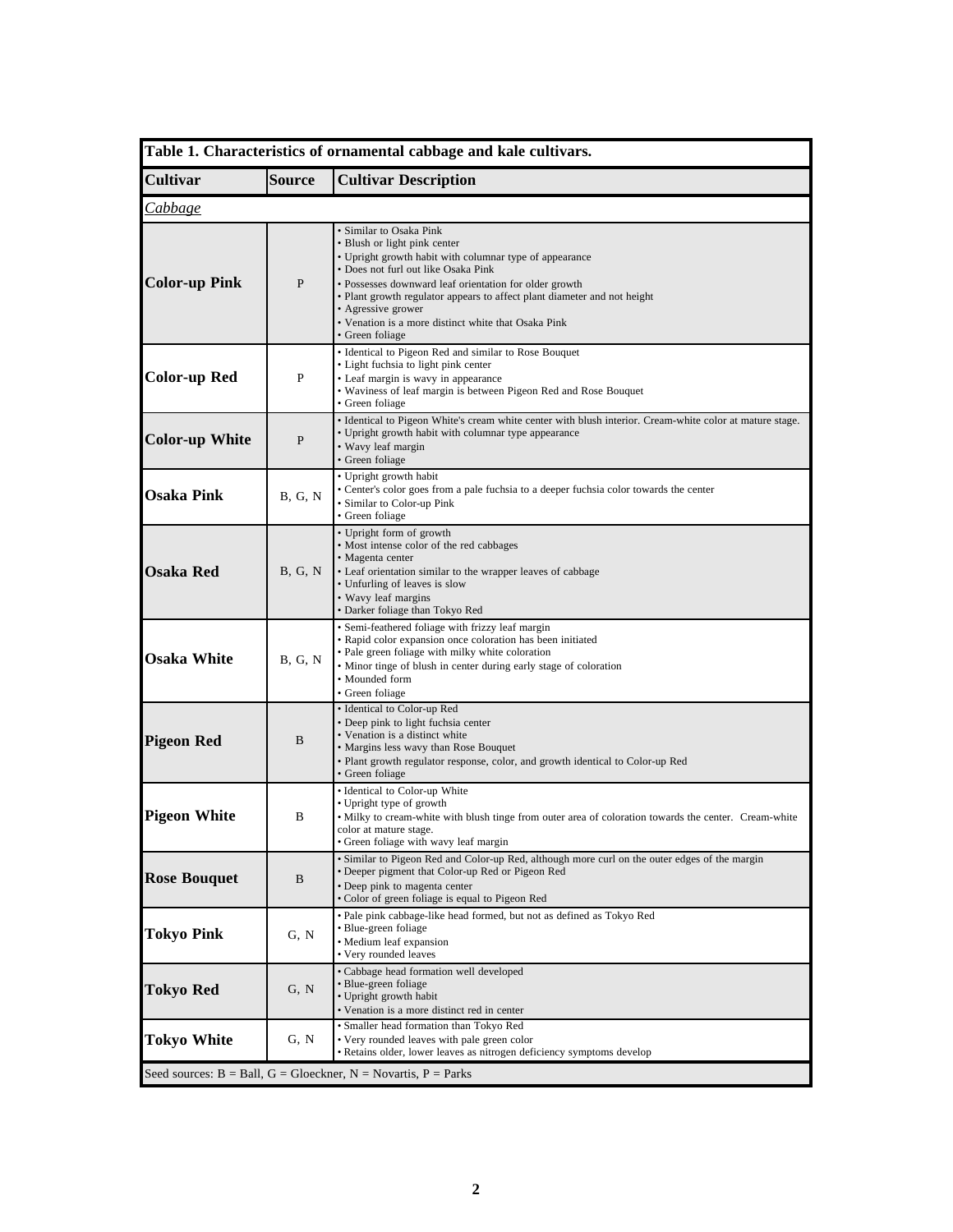| Table 1. Continued.    |                                                                                                                                                                                                                                                                                     |                                                                                                                                                                                                                                                                   |  |
|------------------------|-------------------------------------------------------------------------------------------------------------------------------------------------------------------------------------------------------------------------------------------------------------------------------------|-------------------------------------------------------------------------------------------------------------------------------------------------------------------------------------------------------------------------------------------------------------------|--|
| <b>Cultivar</b>        | <b>Source</b>                                                                                                                                                                                                                                                                       | <b>Cultivar Description</b>                                                                                                                                                                                                                                       |  |
| Kale                   |                                                                                                                                                                                                                                                                                     |                                                                                                                                                                                                                                                                   |  |
| Chidori Red            | B, G                                                                                                                                                                                                                                                                                | • Only fringed kale with purple foliage<br>• Similar fringed foliage as Osaka Red cabbage<br>• Very curly<br>• Best coloration of the red kales with a deep magenta center<br>• Mounded shape<br>• Not a very aggressive grower                                   |  |
| <b>Chidori White</b>   | B                                                                                                                                                                                                                                                                                   | · Foliage color equal to Sparrow White<br>• Blue-green foliage<br>• Cream white center<br>• Best coloration of the white kales                                                                                                                                    |  |
| <b>Coral Prince</b>    | B                                                                                                                                                                                                                                                                                   | • Feathered kale<br>• Similar, but somewhat identical to Snow Prince<br>• Cream white color with blush accents in the center. All white color at mature stage.<br>• Tall growth habit                                                                             |  |
| <b>Coral Queen</b>     | B, G                                                                                                                                                                                                                                                                                | • Feathered kale<br>• Purple foliage with a medium magenta center<br>• Foliage color is equal to Flamigo Plumes and Osaka Red<br>· Tall growth habit                                                                                                              |  |
| <b>Flamingo Plumes</b> | G                                                                                                                                                                                                                                                                                   | • Large growth habit<br>• Notched leaf margins<br>• Deep magenta pigmentation on purplish foliage<br>• Open, textured center diffuses color                                                                                                                       |  |
| <b>Frizzy Red</b>      | P                                                                                                                                                                                                                                                                                   | • Curly red kale<br>• Not grown in the NCSU trial                                                                                                                                                                                                                 |  |
| <b>Frizzy White</b>    | P                                                                                                                                                                                                                                                                                   | • Last of the white curly kales to color up<br>· Lightest shade of green foliage, almost olive colored<br>• Creamy white center<br>· Plant growth regulator applications delayed coloration                                                                       |  |
| <b>Kamone Red</b>      | B                                                                                                                                                                                                                                                                                   | • Curly red kale<br>• Not grown in the NCSU trial                                                                                                                                                                                                                 |  |
| <b>Kamone White</b>    | B                                                                                                                                                                                                                                                                                   | • Dark green foliage<br>· Milky white, semi-creamy center<br>• Appeared to have the most "open" center<br>• One of the best curly white kales                                                                                                                     |  |
| Nagoya Red             | B, G, N, P                                                                                                                                                                                                                                                                          | • Tight coloration<br>• Deep fuchsia center<br>• Dark green foliage                                                                                                                                                                                               |  |
| Nagoya Rose            | B, G, N, P                                                                                                                                                                                                                                                                          | · Dark green foliage similar to Nagoya Red<br>• Light fushsia coloration in center<br>· Small, mounding growth habit<br>• More open plant diameter than Nagoya Red                                                                                                |  |
| <b>Nagoya White</b>    | B. G. N. P                                                                                                                                                                                                                                                                          | • Lighter foliage color than Sparrow White or Chidori White<br>• White center has a sizeable diameter<br>• Showing small layer of leaf margin burn                                                                                                                |  |
| <b>Peacock Red</b>     | B, G, N, P                                                                                                                                                                                                                                                                          | · Feathered red kale<br>• Not grown in the NCSU trial                                                                                                                                                                                                             |  |
| <b>Peacock White</b>   | B, G, N, P                                                                                                                                                                                                                                                                          | • Deeply grooved leaves<br>• Pronounced textured center diffuses pigment<br>• Greater foliage texture than Snow Prince or Coral Prince<br>· Tall habit<br>· Faint blush accent in milky white center. Milky-white center at mature stage.<br>• Pale green foliage |  |
| <b>Snow Prince</b>     | G                                                                                                                                                                                                                                                                                   | · Feathered foliage<br>· Moderate blush accent in milky white center<br>• A deeper tinge of blush than Color-up White cabbage<br>· Similar, but somewhat identical to Coral Prince                                                                                |  |
| <b>Sparrow Red</b>     | B                                                                                                                                                                                                                                                                                   | • Diameter of color and center of color identical to Nagoya Red<br>• Tight, mounding growth habit, but with limited coloration<br>• Affected by plant growth regulators<br>• Purple accents in foliage                                                            |  |
| <b>Sparrow White</b>   | • Slightly smaller than Chidori White and similar to Kamone White<br>• Semi-creamy white center with bluish-green foliage<br>B<br>• Mound habit<br>• Least aggressive growth habit of all the curly, white kales<br>• Most responsive of the white kales to plant growth regulators |                                                                                                                                                                                                                                                                   |  |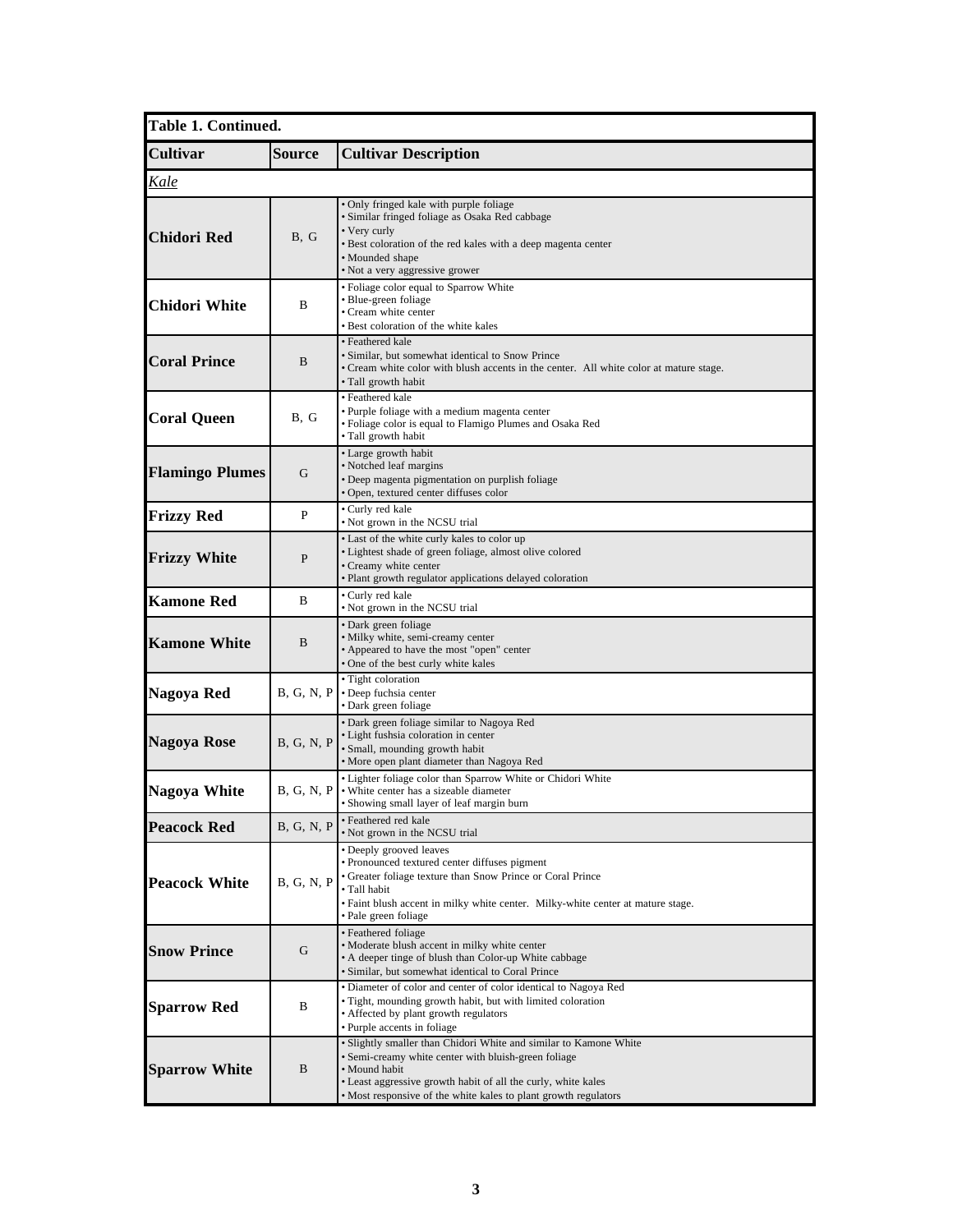| Table 2. Typical North Carolina ornamental cabbage and kale<br>production schedule for an 8" mum pan. |                                                           |  |
|-------------------------------------------------------------------------------------------------------|-----------------------------------------------------------|--|
| l Time                                                                                                | Cultural Practice                                         |  |
|                                                                                                       | $\mathbf{1}$ , $\mathbf{1}$ , $\mathbf{1}$ , $\mathbf{1}$ |  |

|                   | Sow seeds into plug flats and grow out                                                             |
|-------------------|----------------------------------------------------------------------------------------------------|
| Week 0            | Fertilize at the rate of 50 to 100 ppm N and K after<br>seedlings emerge                           |
|                   | Transplant plugs into 8" mum pan                                                                   |
| <b>Week 3-4</b>   | Fertilize at the rate of 150 to 250 ppm N and K                                                    |
|                   | Apply insecticides as needed                                                                       |
| Week 5-6          | Apply plant growth regulator(s)                                                                    |
|                   | Apply preventive fungicide drench                                                                  |
| <b>Week 10-11</b> | Induce coloration by exposing plants to 2 to 3 weeks<br>of night temperatures 55 to $60^{\circ}$ F |
|                   | Decrease fertilizer rate to 50 ppm N and K                                                         |

**Root Substrate, Irrigation and Nutrition** Root Substrate (Medium): Plants can be grown in a good quality soilless substrate, which has good water holding capacity. If the plants are to be grown outdoors in pots, a soil based substrate or the addition of sand may help avoid toppled plants during windy weather.

Irrigation: During the summer months plants will require adequate moisture. Use of an automated watering system similar to one used on garden chrysanthemums is recommended. Ornamental cabbage and kale are not tolerant of water stress, which results in the stalling of plant growth, yellowing, and dropping of lower leaves.

Nutrition: Maintain the root substrate pH between 5.8 and 6.5. Irrigation water alkalinity levels should be around 2 meq/L of alkalinity (100 ppm  $CaCO<sub>3</sub>$  or 120 ppm  $HCO<sub>3</sub>$ ) to avoid a general increase in pH over the growing season. If alkalinity levels are higher, consider using acid injection or an acidic fertilizer (as long as the NO3-N to NH4-N ratio is greater than 2:1). Fertilize the plants with a balanced fertilizer of calcium nitrate  $(Ca(NO<sub>3</sub>)<sub>2</sub>)$  and potassium nitrate  $(KNO<sub>3</sub>)$ , with periodic applications of 20-10-20 or 21-5-20 (for phosphorus and micronutrients)

and  $MgSO_4$  7H<sub>3</sub>O (for magnesium and sulfur). High levels of NH4-  $N +$ urea in a fertilizer mix will stimulate stem elongation, resulting in the need for higher plant growth regulator rates to control plant growth. For the seedling stage, fertilize at the rate of 50 to 100 ppm of N with a constant liquid feed. After transplanting into the final container, fertilize with a balanced fertilizer at the rate of 150 to 250 ppm N and K. Electrical conductivity (EC) should be maintained between 1.0 and 2.5 mS/cm during periods of active

growth. Excessive fertilization will prevent good coloration, but deficient levels of fertility will result in yellowing (nitrogen deficiency), purpling (phosphorus deficiency), or defoliation of the basal leaves. Some recommendations suggest fertilization should be discontinued during color development. Deficiency symptoms are more likely to occur in a soilless substrate, which has a low cation exchange capacity (the ability to hold nutrients). Based on a preliminary investigation, foliar deficiency symptoms were present when root substrate EC readings were <0.30 mS/cm (SME extract). Therefore, for the final three weeks of growth, a fertilizer rate of 50 ppm N and K should be sufficient while allowing the plants to develop color and avoid deficiency symptoms.

Extensive research on the nutritional requirements of ornamental cabbage and kale have not been done, but numerous studies have been completed for vegetable cabbage. Cabbage is susceptible to internal tipburn which appears as a browning of the tissue. It is caused by an inadequate supply of calcium (Ca) (Becker, 1986). This would suggest that members of the cabbage family (crucifer crops) require high levels of Ca, and fertilization rates of 50 to 100 ppm Ca may be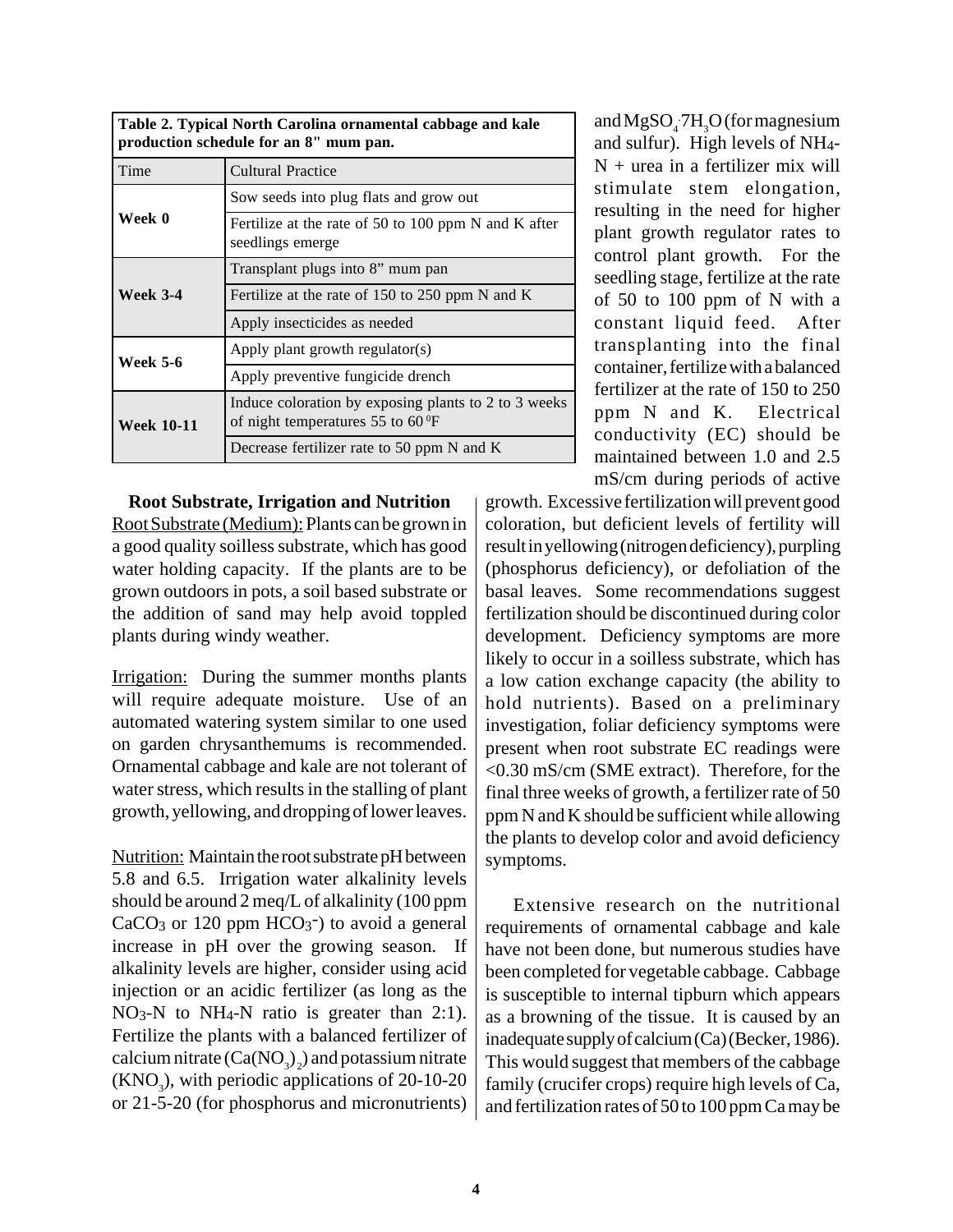| Table 3. Foliar concentrations<br>of elements in ornamental<br>cabbage and kale plants. All<br>values are from the most<br>recently matured leaves. |               |                       |
|-----------------------------------------------------------------------------------------------------------------------------------------------------|---------------|-----------------------|
| Element                                                                                                                                             | Units         | Adequate<br>Range     |
| N                                                                                                                                                   | $\frac{0}{0}$ | 3.5 to 4.5            |
| $\mathbf{P}$                                                                                                                                        | $\%$          | $0.2$ to $0.6$        |
| K                                                                                                                                                   | $\%$          | 3.0 to $4.0$          |
| Ca                                                                                                                                                  | $\%$          | $0.5 \text{ to } 1.0$ |
| Mg                                                                                                                                                  | $\frac{0}{0}$ | $0.2$ to $0.4$        |
| <b>Na</b>                                                                                                                                           | $\%$          | < 1.0                 |
| $S^*$                                                                                                                                               | $\%$          | $0.2$ to $1.0$        |
| <sub>B</sub>                                                                                                                                        | ppm           | $20$ to $40$          |
| Cu                                                                                                                                                  | ppm           | 3 to 10               |
| Fe                                                                                                                                                  | ppm           | 50 to 300             |
| Mo                                                                                                                                                  | ppm           | $0.1$ to $2.0$        |
| Zn                                                                                                                                                  | ppm           | 20 to 75              |
| Source: C. Campbell, NCDA<br>Agronomic Division.                                                                                                    |               |                       |
| *The N:S ratio should be between 10<br>and 15. Ratios above 18 are<br>considered high and indicate a need                                           |               |                       |

*for sulfur.*

of cabbage, which appears as an internal blackening of the cabbage head. This may be due to a nutritional imbalance when the potassium  $(K)$ levels are low and the phosphorus (P) levels are high (Becker, 1986). Boron (B) deficiency has also been reported to cause a brown spotting of broccoli heads (Latin and Helms, 1990). Growers should make sure that B is part of their fertilizer mix and that Ca is not

beneficial. Black Petiole is another internal disorder

being added in excessive amounts. (High Ca levels have an antagonistic relationship with B, thus limiting B availability.) Maintaining pH levels between 5.8 and 6.5 will also enhance B availability (B availability decreases at pHs above 6.5). Foliar analysis interpretation values used by the NCDA Plant Analysis Lab for ornamental cabbage and kale are listed in **Table 3**.

# **Growth Regulators**

Ornamental cabbage and kale are unsuitable as warm season crops because hot summer temperatures cause excessive stem elongation. Stem elongation can also occur with crops grown for fall sales, but may be avoided by use of plant growth regulator applications. Plant growth regulators can only be applied to ornamental cabbage and kale grown as non-food crops. The lower recommended rates are suitable for growers who desire a larger plant for retail sales. Higher rates are suitable for wholesale growers who require smaller diameter plants for shipping. B-Nine foliar sprays at 2,500 to 5,000 ppm are recommended for height control. If using the lower rate, multiple B-Nine applications may be required. Sumagic foliar sprays of 2 to 8 ppm may also be used. Bonzi foliar sprays are not effective.

# **Temperatures**

Optimal growth occurs with plants grown in outdoor production, similar to a system used with garden chrysanthemums. Temperatures inside the greenhouse may be too hot and detrimental to plant growth. Once plants achieve marketable size, they must be exposed to night temperatures between 45 to 50 °F for 2 to 3 weeks to allow the plants to develop full color. Night temperatures between 45 to 50 $\degree$ F usually occur in late September to October in North Carolina. Many growers market plants when they have partial coloration. Enough partial coloration usually occurs after a few nights exposure to  $45$  to  $50^{\circ}$ F.

# **Insects and Diseases**

A number of insects and diseases can attack ornamental cabbage and kale. A descriptive listing of insect and disease pests and management strategies are listed in **Table 4** and **Table 5**, repectively. (*Mention of chemical trade names does not constitute an endorsement. Omission of any registered chemical does not imply criticism.)*

# **Costs of Production**

Profitable production of ornamental cabbage and kale is dependent upon the knowledge and control of production costs. A grower who understands production costs will be better prepared to make decisions on the optimal number of plants to produce and to help establish prices. The costs presented here should be useful to current growers who wish to compare their own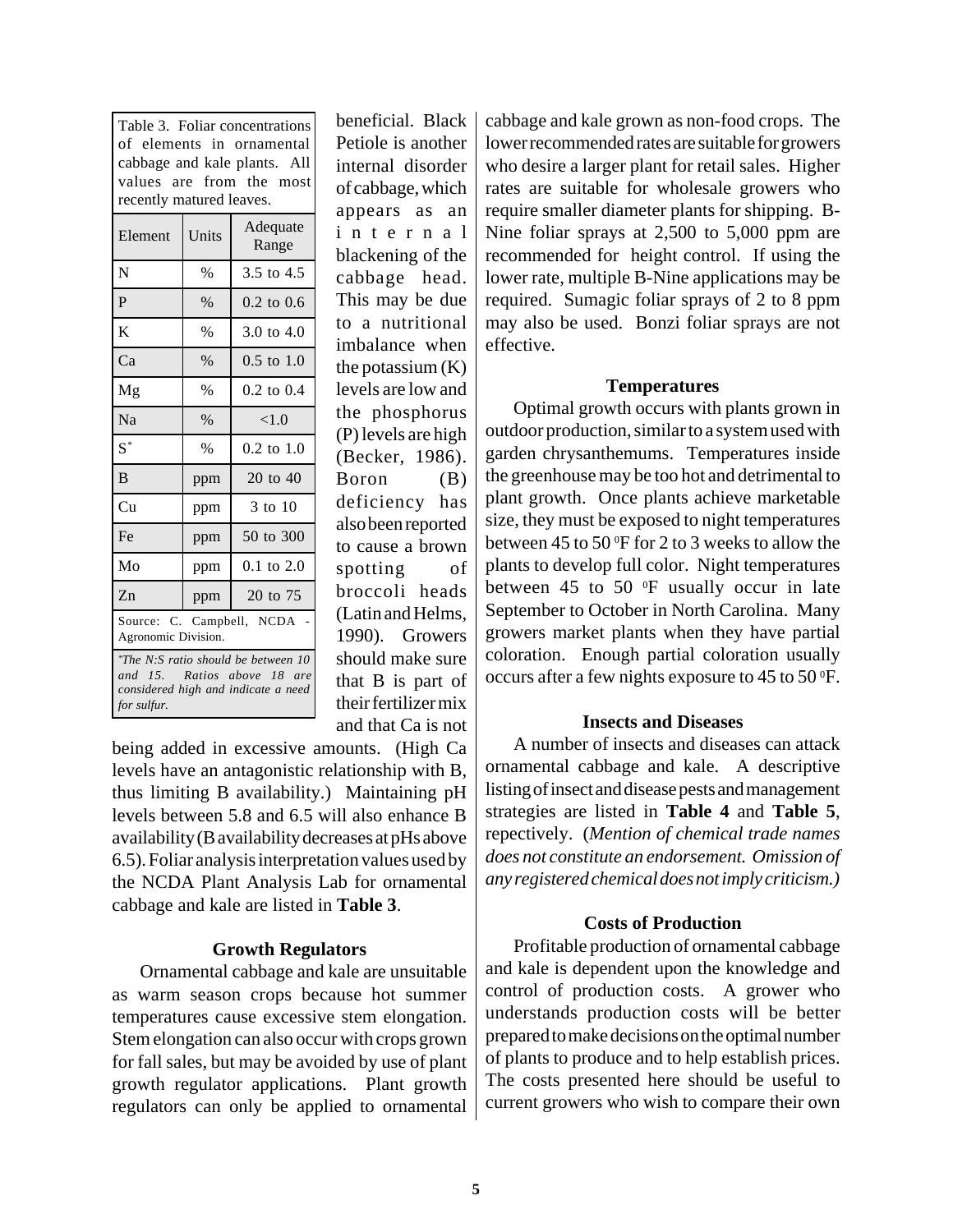| Table 4. Common insect pests of ornamental cabbage and kale.                                                                                                                                                                                                                                                                                                                                                                                                                                                                                                                                                                                                                                                                                                                                                                            |                                                                                                                                                                                                                                                                                                                                                                                                                                                                                                                                                                                                                                                                                                                                                                      |  |  |
|-----------------------------------------------------------------------------------------------------------------------------------------------------------------------------------------------------------------------------------------------------------------------------------------------------------------------------------------------------------------------------------------------------------------------------------------------------------------------------------------------------------------------------------------------------------------------------------------------------------------------------------------------------------------------------------------------------------------------------------------------------------------------------------------------------------------------------------------|----------------------------------------------------------------------------------------------------------------------------------------------------------------------------------------------------------------------------------------------------------------------------------------------------------------------------------------------------------------------------------------------------------------------------------------------------------------------------------------------------------------------------------------------------------------------------------------------------------------------------------------------------------------------------------------------------------------------------------------------------------------------|--|--|
| <b>Insect</b>                                                                                                                                                                                                                                                                                                                                                                                                                                                                                                                                                                                                                                                                                                                                                                                                                           | <b>Management Strategies</b>                                                                                                                                                                                                                                                                                                                                                                                                                                                                                                                                                                                                                                                                                                                                         |  |  |
| <b>Aphids</b>                                                                                                                                                                                                                                                                                                                                                                                                                                                                                                                                                                                                                                                                                                                                                                                                                           |                                                                                                                                                                                                                                                                                                                                                                                                                                                                                                                                                                                                                                                                                                                                                                      |  |  |
| Aphids use their piercing-sucking mouthparts to remove plant<br>juices. They may also inject toxins into plants. Aphids secrete<br>a clear, sticky liquid called honeydew. Honeydew serves as a<br>medium for black sooty mold fungi, which can reduce<br>photosynthesis and crop marketability. Aphids are generally<br>located on leaf undersides. They are usually wingless, but they<br>can be winged under high populations. Aphids can increase in<br>large numbers within a short period of time due to their ability<br>to give birth to live young.                                                                                                                                                                                                                                                                            | • Cultural: Inspect plants regularly for the presence of live<br>aphids, old cast-skins, and/or honeydew. Remove all leaf debris<br>and weeds from the area.<br>• Chemical: Acephate (Orthene), Bifenthrin (Talstar),<br>Chlorpyrifos (Duraguard), Diazinon (Knox-Out), Endosulfan<br>(Endosulfan), Horticultural oil (Sunspray Ultrafine Spray), and<br>Insecticidal soap (M-Pede/Insecticidal Soap).<br>• Biological: Predators such as ladybird beetles and lacewings.<br>Apply early, before aphid populations are high. Consult<br>biological control supplier catalogs for availability of natural<br>enemies.                                                                                                                                                 |  |  |
| <b>Caterpillars</b>                                                                                                                                                                                                                                                                                                                                                                                                                                                                                                                                                                                                                                                                                                                                                                                                                     |                                                                                                                                                                                                                                                                                                                                                                                                                                                                                                                                                                                                                                                                                                                                                                      |  |  |
| Diamondback moth larvae feed on all plant parts, but prefer the<br>undersides of older leaves. They chew small holes on leaf<br>undersides, giving the plant a shot-hole appearance. Larvae<br>feeding on the growing points of small plants can cause<br>stunting. Large populations can cause considerable damage to<br>small plants.<br>Cabbage looper larvae eat irregular holes in leaves, and feed on<br>leaves in the head region causing stunted growth. Small larvae<br>feed primarily on the undersides of leaves. Older larvae feed<br>deeper within the plant canopy, burrowing through several<br>layers of leaves. This means that control should be<br>implemented when larvae are small. These caterpillars move<br>with a characteristic "looping" motion.<br>Imported cabbageworm larvae eat large irregular holes in | • Cultural: Inspect plants regularly for the presence of larvae<br>and/or larvae damage. Use yellow sticky cards to monitor adult<br>(moth) activity. Remove leaf debris and weeds from the area.<br>This removes potential overwintering sites.<br>• Chemical: Azadirachtin (Azatin), Bacillus thuringiensis<br>aizawai (Xentari), Bacillus thuringiensis kurastaki (Dipel),<br>Bifenthrin (Talstar), Lambda-cyhalothrin (Topcide), and<br>Permethrin (Astro).<br>· Biological: Parasitic wasps such as Trichogramma can be used<br>against cabbage looper and imported cabbbageworm. Consult<br>biological control supplier catalogs for availability of natural<br>enemies.                                                                                       |  |  |
| leaves and burrow into heads causing stunted growth. Damage<br>is similar to cabbage looper. Larvae usually feed on upper leaf<br>surfaces near the midrib. They generally don't feed on large<br>veins. Extensive feeding can kill small plants. Older larvae<br>can burrow into the center of plants.                                                                                                                                                                                                                                                                                                                                                                                                                                                                                                                                 |                                                                                                                                                                                                                                                                                                                                                                                                                                                                                                                                                                                                                                                                                                                                                                      |  |  |
| <b>Flea Beetles</b>                                                                                                                                                                                                                                                                                                                                                                                                                                                                                                                                                                                                                                                                                                                                                                                                                     |                                                                                                                                                                                                                                                                                                                                                                                                                                                                                                                                                                                                                                                                                                                                                                      |  |  |
| Flea beetle adults chew small, circular holes or pits in leaves.<br>Flea beetles may cause plant stunting if they are present in large<br>numbers. They can be particularly serious on small plants.<br>Larvae are located in plant medium. Flea beetle adults come in<br>various sizes and colors, but they all have enlarged hind legs<br>that allow them to jump considerable distances when disturbed.                                                                                                                                                                                                                                                                                                                                                                                                                              | • Cultural: Remove all leaf debris and weeds from around the<br>area. This may help to reduce flea beetle populations. Avoid<br>placing plants near other crucifers (i.e. cauliflower and broccoli).<br>• Chemical: Azadirachtin (Azatin), Bifenthrin (Talstar),<br>Carbaryl (Sevin), Chlorpyrifos (Duraguard), Cyfluthrin<br>(Decathlon), and Lambda-cyhalothrin (Topcide).                                                                                                                                                                                                                                                                                                                                                                                         |  |  |
| <b>Whiteflies</b>                                                                                                                                                                                                                                                                                                                                                                                                                                                                                                                                                                                                                                                                                                                                                                                                                       |                                                                                                                                                                                                                                                                                                                                                                                                                                                                                                                                                                                                                                                                                                                                                                      |  |  |
| Whiteflies remove plant fluids with their piercing-sucking<br>mouthparts. Their feeding can cause plant stunting and leaf<br>distortion. Whiteflies are generally located on the undersides of<br>leaves. Whiteflies produce a clear, sticky liquid called<br>honeydew. Honeydew serves as a medium for growth of black<br>sooty mold fungi, which can reduce photosynthesis and crop<br>marketability.                                                                                                                                                                                                                                                                                                                                                                                                                                 | • Cultural: Inspect plants regularly, look at leaf undersides for<br>the presence of young whitefly stages. Use yellow sticky cards<br>to monitor for whitefly adults. Remove leaves heavily infested<br>with whitefly young. Dispose of leaves in plastic bags.<br>Remove all leaf debris and weeds from the area.<br>• Chemical: Acephate (Orthene), Bifenthrin (Talstar),<br>Endosulfan (Endosulfan), Fluvalinate (Mavrik), Imidacloprid<br>(Marathon), and Insecticidal soap (M-Pede/Insecticidal Soap).<br>· Biological: Parasitic wasps such as <i>Encarsia formosa</i> .<br>Predators such as lacewings. Apply early, before whitefly<br>populations reach high numbers. Consult biological control<br>supplier catalogs for availability of natural enemies. |  |  |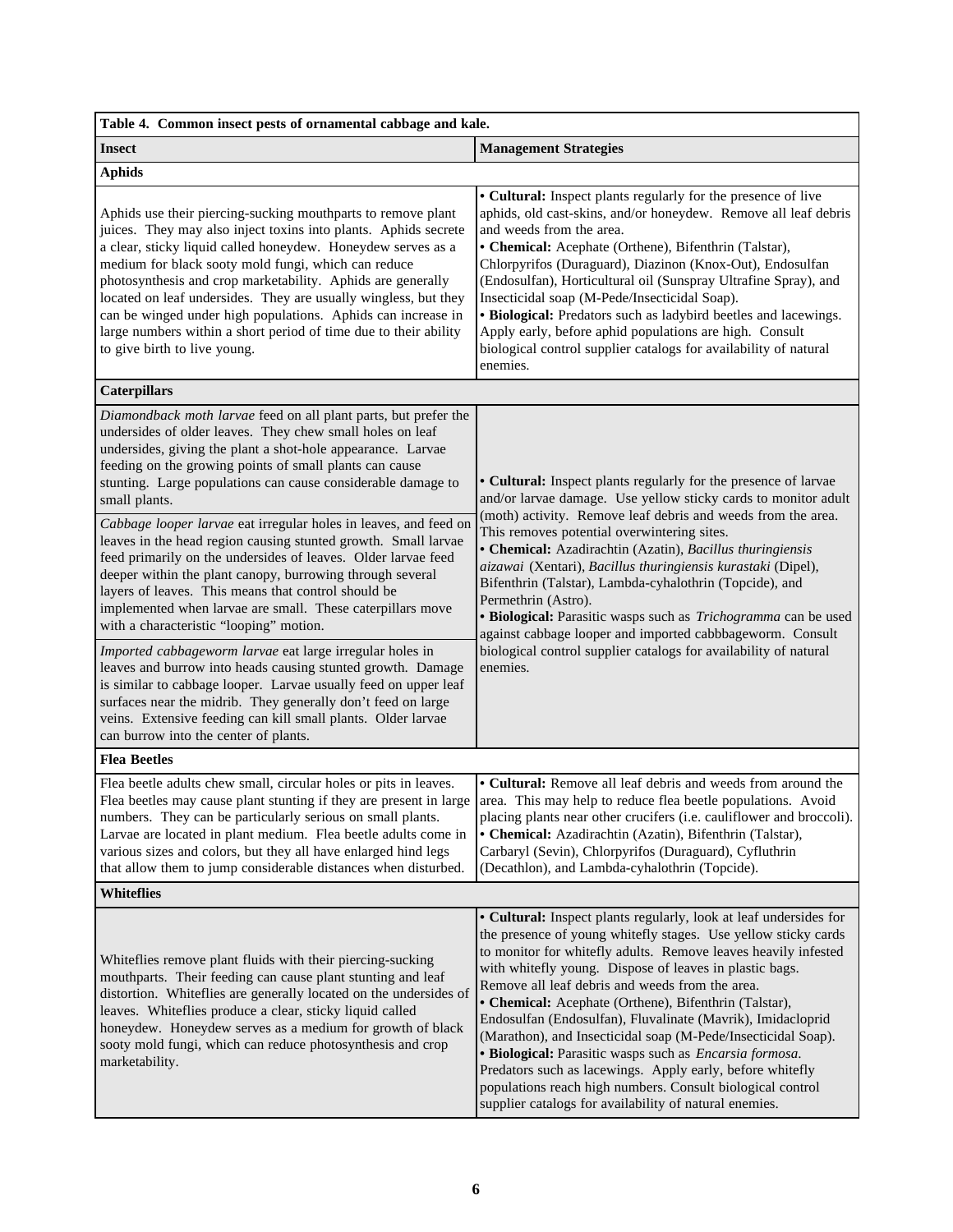| Table 5. Common diseases of ornamental cabbage and kale.                                                                                                                                                                                                                                                                                                                                                                                                             |                                                                                                                                                                                                                                                                                                                                                                             |  |  |
|----------------------------------------------------------------------------------------------------------------------------------------------------------------------------------------------------------------------------------------------------------------------------------------------------------------------------------------------------------------------------------------------------------------------------------------------------------------------|-----------------------------------------------------------------------------------------------------------------------------------------------------------------------------------------------------------------------------------------------------------------------------------------------------------------------------------------------------------------------------|--|--|
| <b>Disease</b>                                                                                                                                                                                                                                                                                                                                                                                                                                                       | <b>Management Strategies</b>                                                                                                                                                                                                                                                                                                                                                |  |  |
| Alternaria Leaf Spot (Alternaria spp.)                                                                                                                                                                                                                                                                                                                                                                                                                               |                                                                                                                                                                                                                                                                                                                                                                             |  |  |
| This fungus causes small, round, brown lesions on infected leaves and<br>oval or elongated lesions on stems. These lesions may enlarge to the<br>size of a dime. They are characterized by the presence of concentric<br>rings within dead tissue.                                                                                                                                                                                                                   | • Cultural: Inspect plants regularly for the presence of<br>disease symptoms. Minimize leaf wetness for<br>prolonged periods. Remove plant debris from the area.<br>Keep plants on schedule with transplanting and<br>fertilizer applications. Sell plants promptly.<br>• Chemical: Chlorothalonil (Daconil 2787), Iprodione<br>(Chipco 26017), and Mancozeb (Protect T/O). |  |  |
| <b>Black Rot</b> (Xanthomonas campestris pv. campestris)                                                                                                                                                                                                                                                                                                                                                                                                             |                                                                                                                                                                                                                                                                                                                                                                             |  |  |
| The initial infection of this bacteria is the presence of small, yellow to<br>light brown patches at the margins of leaves. Later, black veins develop<br>within the yellow areas. Affected areas dry out, leaving a triangular-<br>shaped lesion on the leaf margin. Older infected leaves can drop from<br>plants. Cross-sections of infected stems cut near the medium surface<br>will show distinct rings of black tissue.                                       | • Cultural: Use disease free seed. Remove infected<br>plant debris and weeds from the area. Minimize leaf<br>wetness for extended periods.                                                                                                                                                                                                                                  |  |  |
| Club Root (Plasmodiophora brassicae)                                                                                                                                                                                                                                                                                                                                                                                                                                 |                                                                                                                                                                                                                                                                                                                                                                             |  |  |
| This soil borne fungus causes a club shaped swollen gall on the roots.<br>This disease occurs in fields with a history of crucifer production and<br>should not occur in greenhouse production with soilless medium.                                                                                                                                                                                                                                                 | • Cultural: Use clean growing medium.                                                                                                                                                                                                                                                                                                                                       |  |  |
| Downy Mildew (Peronospora parasitica)                                                                                                                                                                                                                                                                                                                                                                                                                                |                                                                                                                                                                                                                                                                                                                                                                             |  |  |
| Downy mildew is a water mold fungus that causes purplish irregular<br>spots on leaves. These spots later enlarge and turn a light brown to<br>yellow. A grayish-white fluffy growth can develop on leaf undersides<br>early in the morning. Severe leaf and/or stem infections can stunt plants.<br>This disease is favored by cool, wet weather conditions, and high<br>humidity. It is also favored by long periods of leaf wetness.                               | • Cultural: Inpect plants regularly for the presence of<br>disease symptoms. Remove infected plant parts.<br>Maintain good air flow. Avoid crowding plants<br>together. Avoid splashing water. Minimize leaf<br>wetness for extended periods.<br>• Chemical: Mancozeb (Protect T/O) can be used as a<br>protectant.                                                         |  |  |
| Fusarium Yellows (Fusarium oxysporum conglutinans)                                                                                                                                                                                                                                                                                                                                                                                                                   |                                                                                                                                                                                                                                                                                                                                                                             |  |  |
| This fungus causes plants to have a dull cast. Lower leaves turn yellow-<br>green in color. Symptoms may appear on one-side of the leaf and/or<br>plant. Entire plants can wilt and die. This is a soil borne pathogen that<br>occurs in fields where cabbage and other crucifers have been grown. It<br>should not occur in greenhouse production with soilless medium.                                                                                             | • Cultural: Use clean growing medium.                                                                                                                                                                                                                                                                                                                                       |  |  |
| Rhizoctonia Stem Rot (Rhizoctonia solani)                                                                                                                                                                                                                                                                                                                                                                                                                            |                                                                                                                                                                                                                                                                                                                                                                             |  |  |
| This fungus, which is also called wire stem, causes a brown, dry, sunken<br>stem rot at the soil line that results in a general root destruction. As a<br>result, roots are unable to take-up water and/or nutrients. Roots, which<br>are normally light-brown in color, turn a dark-brown to black. If the<br>disease starts on older plants, the stem may not be completely killed.<br>Such plants can be stunted and/or wilted. Leaf yellowing may also<br>occur. | • Cultural: Start with clean medium. Avoid splashing<br>water. Discard infected plants.<br>• Chemical: Iprodione (Chipco 26019), PCNB<br>(Terraclor), Thiophanate-methyl (Cleary's 3336), and<br>Triflumizole (Terraguard).                                                                                                                                                 |  |  |
| Root Rots (Pythium and Phytophthora)                                                                                                                                                                                                                                                                                                                                                                                                                                 |                                                                                                                                                                                                                                                                                                                                                                             |  |  |
| These soil-borne fungi attack the root system causing plant wilting,<br>stunting, and leaf yellowing. Roots cannot supply adequate amounts of<br>water and nutrients to top growth. Phytophthora is much less likely to<br>occur than Pythium.                                                                                                                                                                                                                       | • Cultural: Avoid overwatering plants and use a well-<br>drained medium. Don't let plants sit in water. Use<br>clean soilless medium.<br>· Chemical: Etridiazole (Truban), Etridiazole +<br>Thiophanate-methyl (Banrot), and Mefenoxum (Subdue<br>Maxx).                                                                                                                    |  |  |
| * If you are unsure of a problem, consult your Cooperative Extension center and/or call a diagnostic laboratory.                                                                                                                                                                                                                                                                                                                                                     |                                                                                                                                                                                                                                                                                                                                                                             |  |  |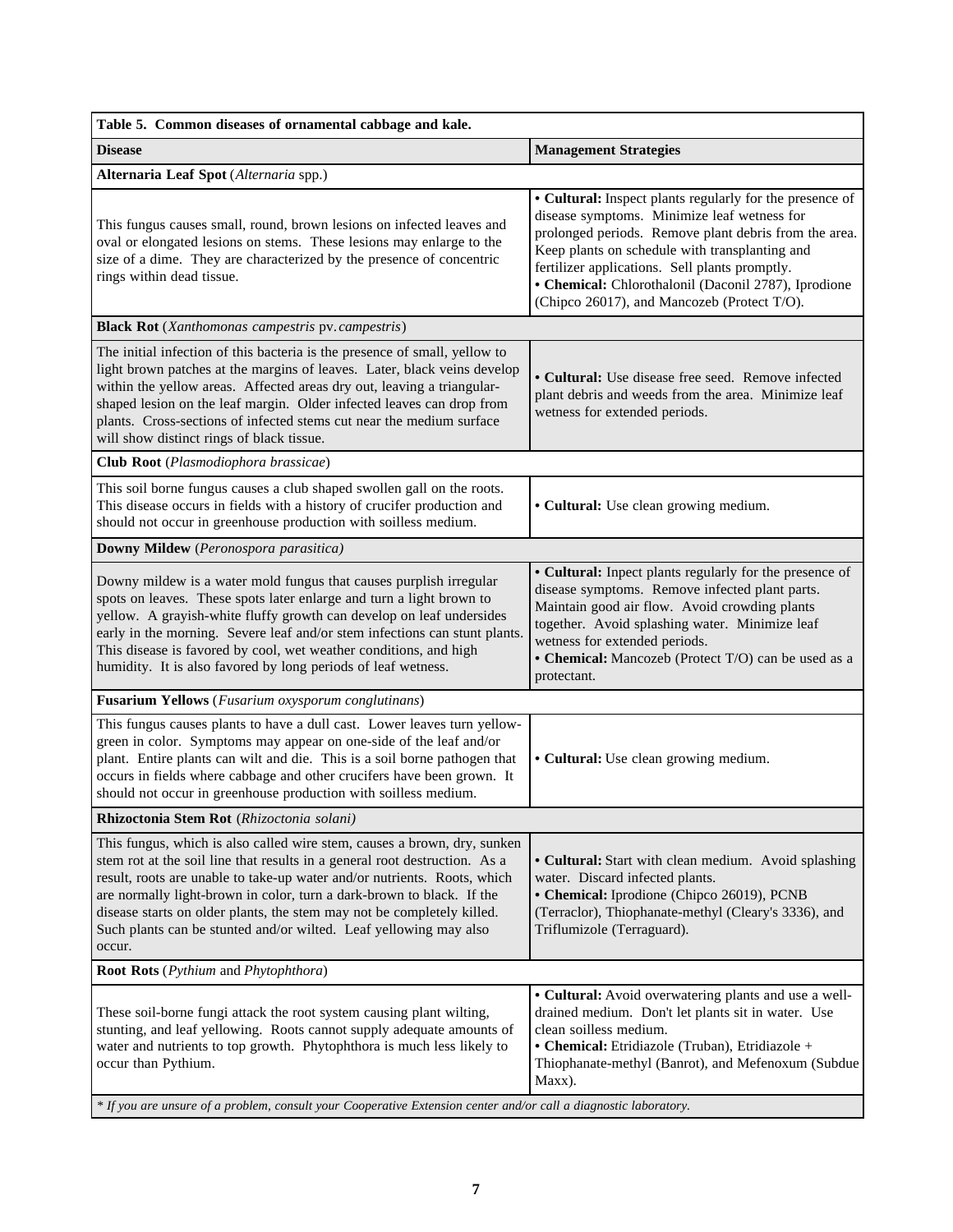production expenses and for potential growers in determining whether to begin growing ornamental cabbage and kale. The data were collected from 2 North Carolina growers who specialize in producing high quality ornamental cabbage and kale plants. Each grower produced >3,000 pots and developed market outlets which demand a high quality crop and are willing to pay a higher price for quality. Costs are calculated for the 1998 growing year.

categorized as either variable or fixed. Variable costs, also called direct costs, are costs that are incurred directly by growing the crop. Variable costs items are the basic inputs required to grow a crop, such as pots, plants, root substrate, or chemicals. These costs are easy to allocate to a specific crop because you know the materials used to produce the crop and production practices you followed. The direct costs are \$0.83 per pot

**Costs: variable versus fixed.** Costs can be

| Table 6. Example costs for producing ornamental cabbage |  |
|---------------------------------------------------------|--|
| and kale.                                               |  |
|                                                         |  |

|                                                | <b>Costs per</b><br>pot              |          |
|------------------------------------------------|--------------------------------------|----------|
|                                                | <b>Variable Costs</b>                |          |
|                                                | Plug                                 | \$0.0500 |
|                                                | Pot/Soil                             | \$0.4640 |
|                                                | Fertilizer                           | \$0.0825 |
|                                                | Chemicals                            | \$0.0555 |
|                                                | Labor                                | \$0.1547 |
|                                                | <b>Interest on Variable Expenses</b> | \$0.0240 |
|                                                | <b>TOTAL VARIABLE COSTS</b>          | \$0.831  |
| <b>Fixed Costs</b>                             |                                      |          |
|                                                | Equipment / Interest / Repairs       | \$0.0343 |
|                                                | Full time labor                      | \$0.0167 |
|                                                | Utilities / Taxes / Misc Costs       | \$0.0720 |
|                                                | <b>TOTAL FIXED COSTS</b>             | \$0.1230 |
|                                                | <b>TOTAL PRODUCTION COSTS</b>        | \$0.9537 |
|                                                | 3% Shrink                            | \$0.0295 |
|                                                | <b>TOTAL COSTS</b>                   | \$0.983  |
|                                                | Delivery Costs (Labor and Expenses)  | \$0.225  |
|                                                | \$1.208                              |          |
| <b>Revenue</b>                                 |                                      |          |
|                                                | <b>Wholesale Price</b>               | \$2.25   |
| <b>TOTAL NET PROFIT PER POT</b><br>(WHOLESALE) |                                      |          |
|                                                | Non-delivered                        | \$1.267  |
|                                                | Delivered                            | \$1.042  |

(**Table 6**).

Fixed costs, also called overhead or indirect costs, are incurred whether or not a crop is produced. They include items like management salaries, depreciation, insurance, interest, repairs, and taxes. Fixed costs represent general operation expenses present in every greenhouse facility. These costs are usually the hardest to determine and to equitably allocate to each crop grown. In general, for greenhouse operations, fixed costs are allocated to a crop on a cost-per-square-foot-per-week basis. Because ornamental cabbage and kale are grown outdoors, fixed costs were allocated to the crop on a percentage basis, based on: 1) the actual use of a piece of equipment or 2) as a percentage of sales. The remaining percentage not allocated to the crop would then be allocated to the other crops produced like garden mums, bedding plants, or poinsettias.

Fixed costs are only \$0.12 per pot (**Table 6**). The depreciation expense is fairly low and can be attributed to this firm's reliance on used equipment and because ornamental cabbage and kale's share of the overall expenses are low because it represents 0.1% of the operations total sales. Firms which purchase new machinery and equipment